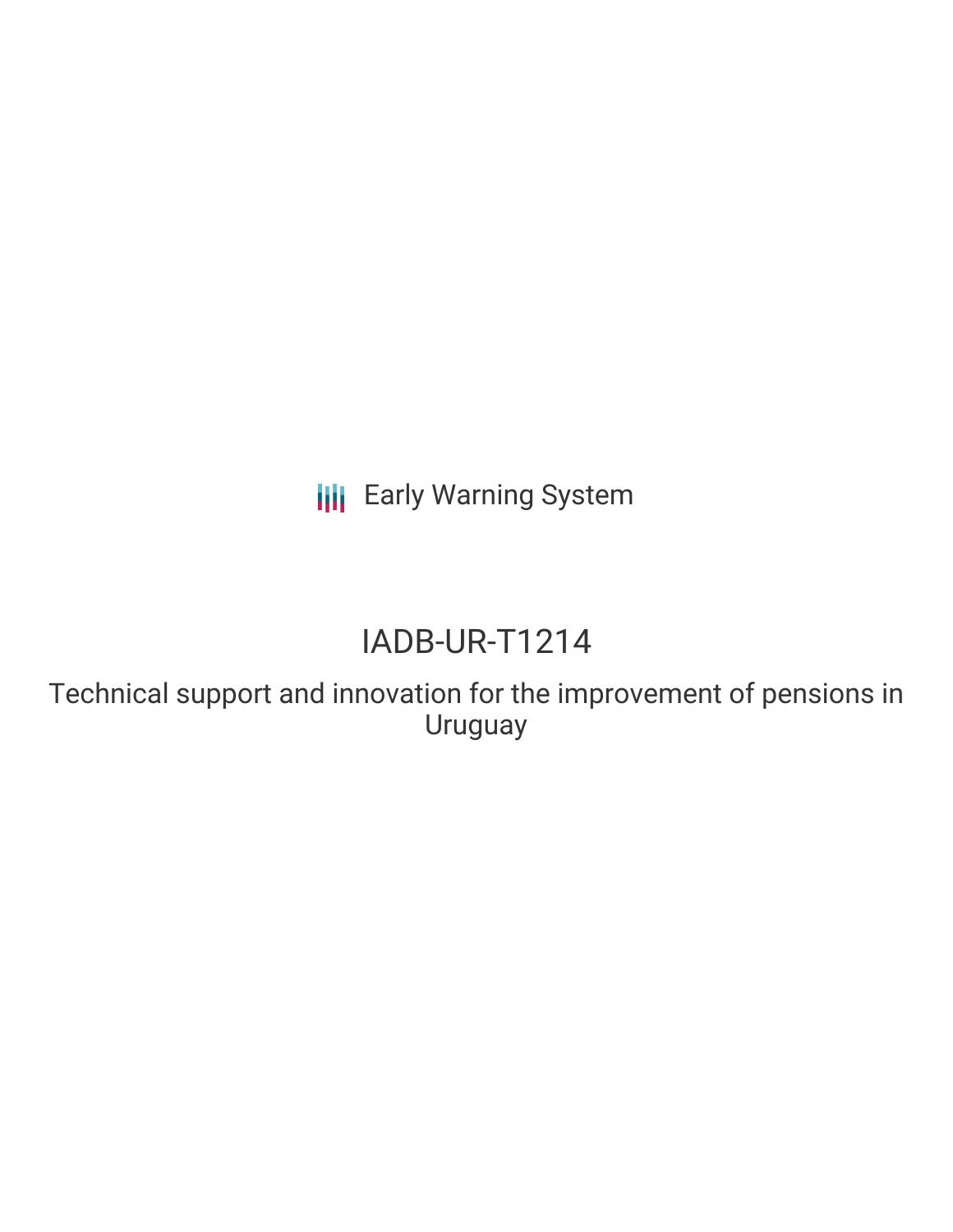

#### **Quick Facts**

| <b>Countries</b>               | Uruguay                                   |
|--------------------------------|-------------------------------------------|
| <b>Financial Institutions</b>  | Inter-American Development Bank (IADB)    |
| <b>Status</b>                  | Approved                                  |
| <b>Bank Risk Rating</b>        | C                                         |
| <b>Voting Date</b>             | 2020-11-17                                |
| <b>Borrower</b>                | Government of Uruguay                     |
| <b>Sectors</b>                 | Law and Government, Technical Cooperation |
| <b>Investment Type(s)</b>      | Grant                                     |
| <b>Investment Amount (USD)</b> | $$0.10$ million                           |
| <b>Project Cost (USD)</b>      | $$0.10$ million                           |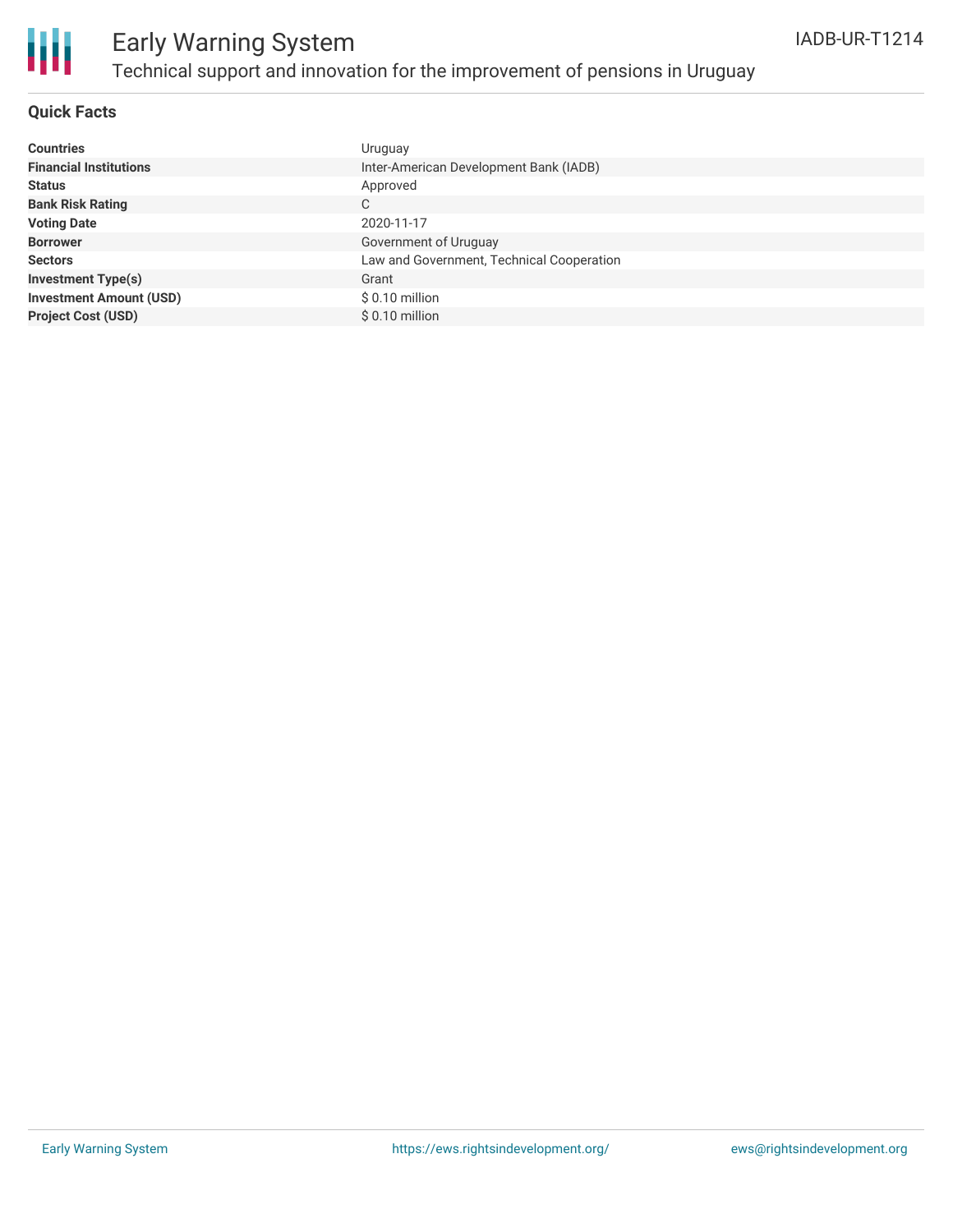

#### **Project Description**

The objective of this TC is to provide technical support to the Government of Uruguay in the process of reforming the pension system. To this end, it will work in collaboration with the Committee of Experts on Social Security with three specific objectives: (i) generate technical inputs to the design of the social security reform proposal, (ii) contribute to social dialogue through the implementation of a communication strategy with relevant stakeholders, and (iii) identify opportunities for institutional strengthening based on data science and behavioral economics techniques.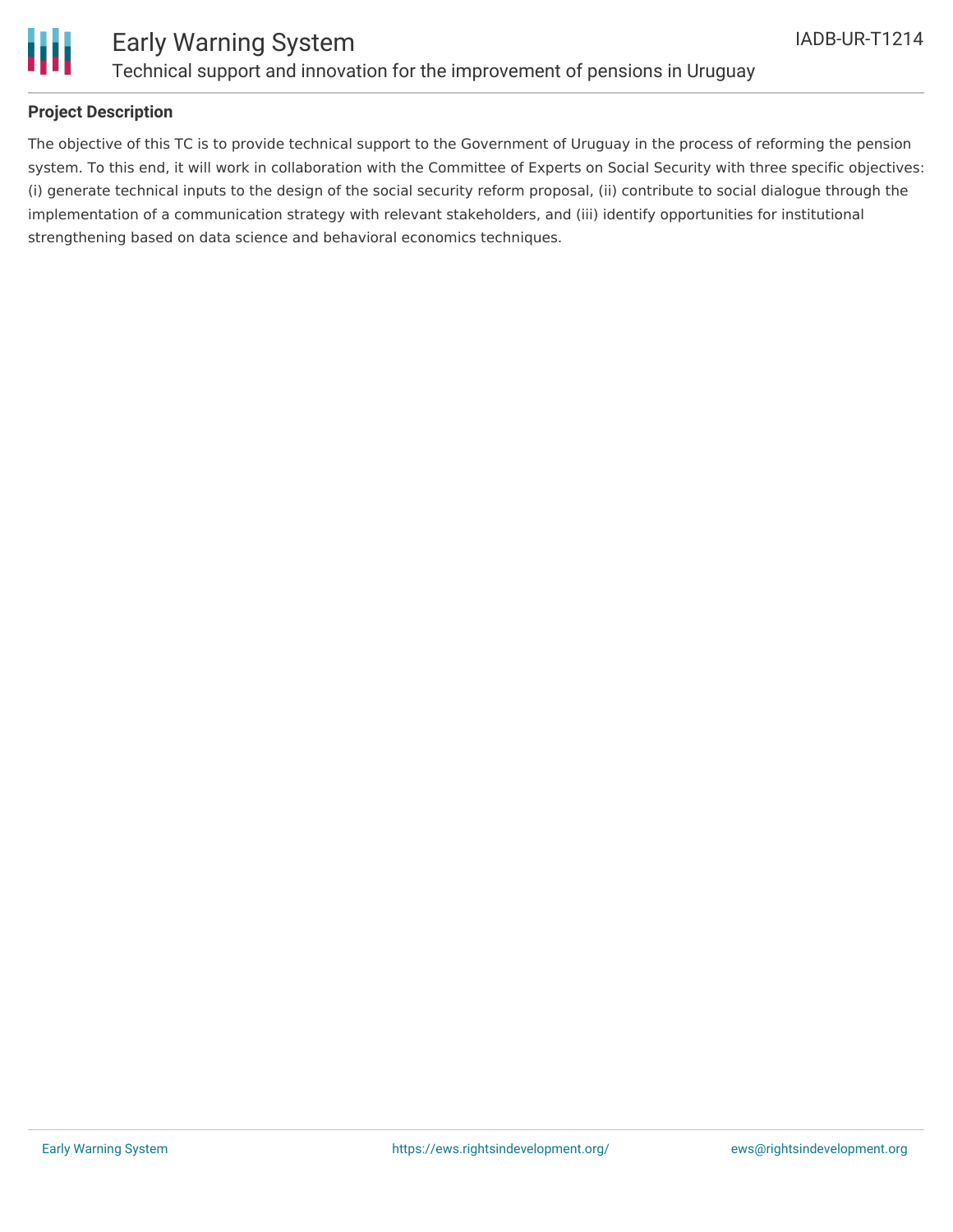

#### **Investment Description**

• Inter-American Development Bank (IADB)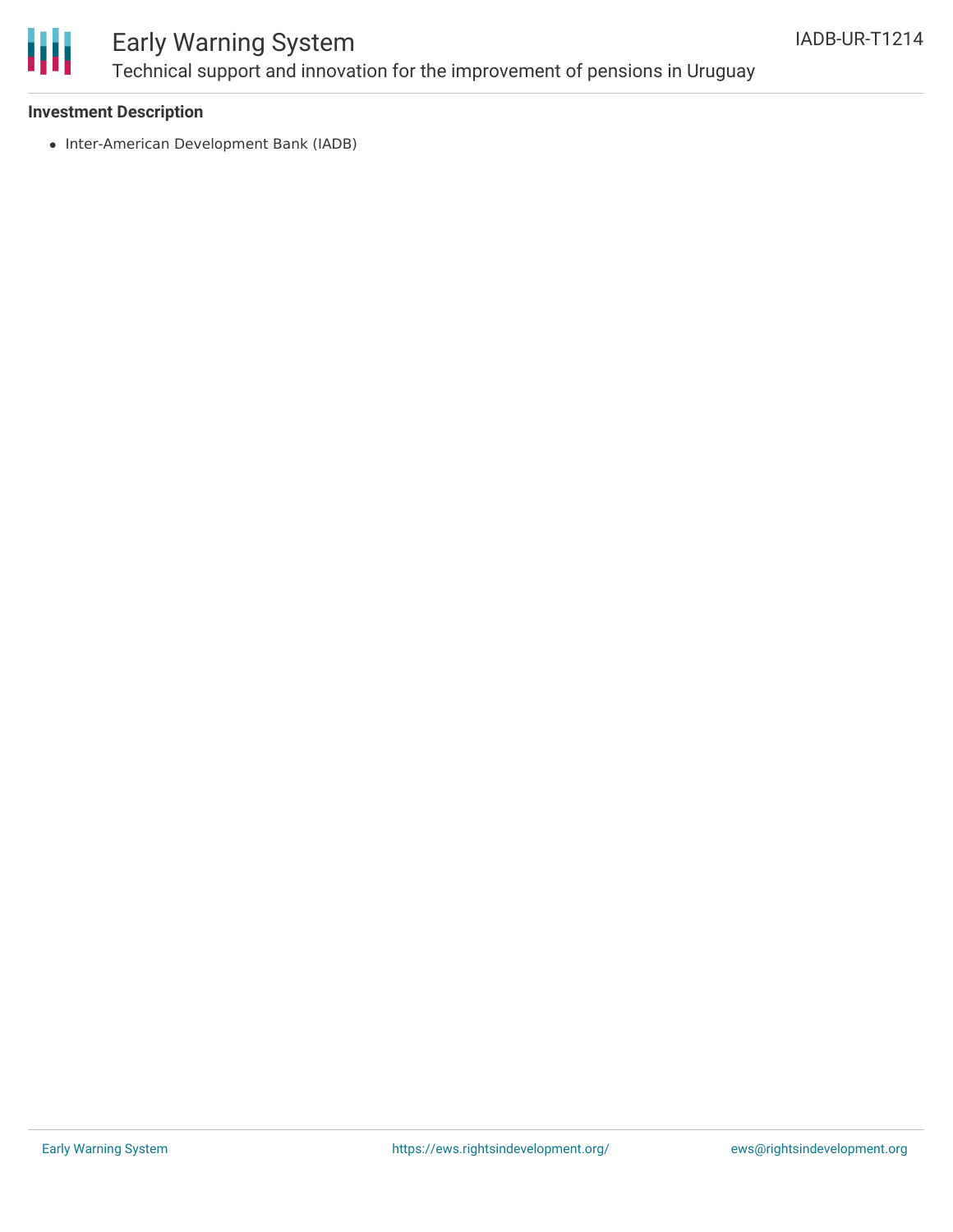

#### **Contact Information**

#### ACCOUNTABILITY MECHANISM OF IADB

The Independent Consultation and Investigation Mechanism (MICI) is the independent complaint mechanism and fact-finding body for people who have been or are likely to be adversely affected by an Inter-American Development Bank (IDB) or Inter-American Investment Corporation (IIC)-funded project. If you submit a complaint to MICI, they may assist you in addressing the problems you raised through a dispute-resolution process with those implementing the project and/or through an investigation to assess whether the IDB or IIC is following its own policies for preventing or mitigating harm to people or the environment. You can submit a complaint by sending an email to MICI@iadb.org. You can learn more about the MICI and how to file a complaint at http://www.iadb.org/en/mici/mici,1752.html (in English) or http://www.iadb.org/es/mici/mici,1752.html (Spanish).